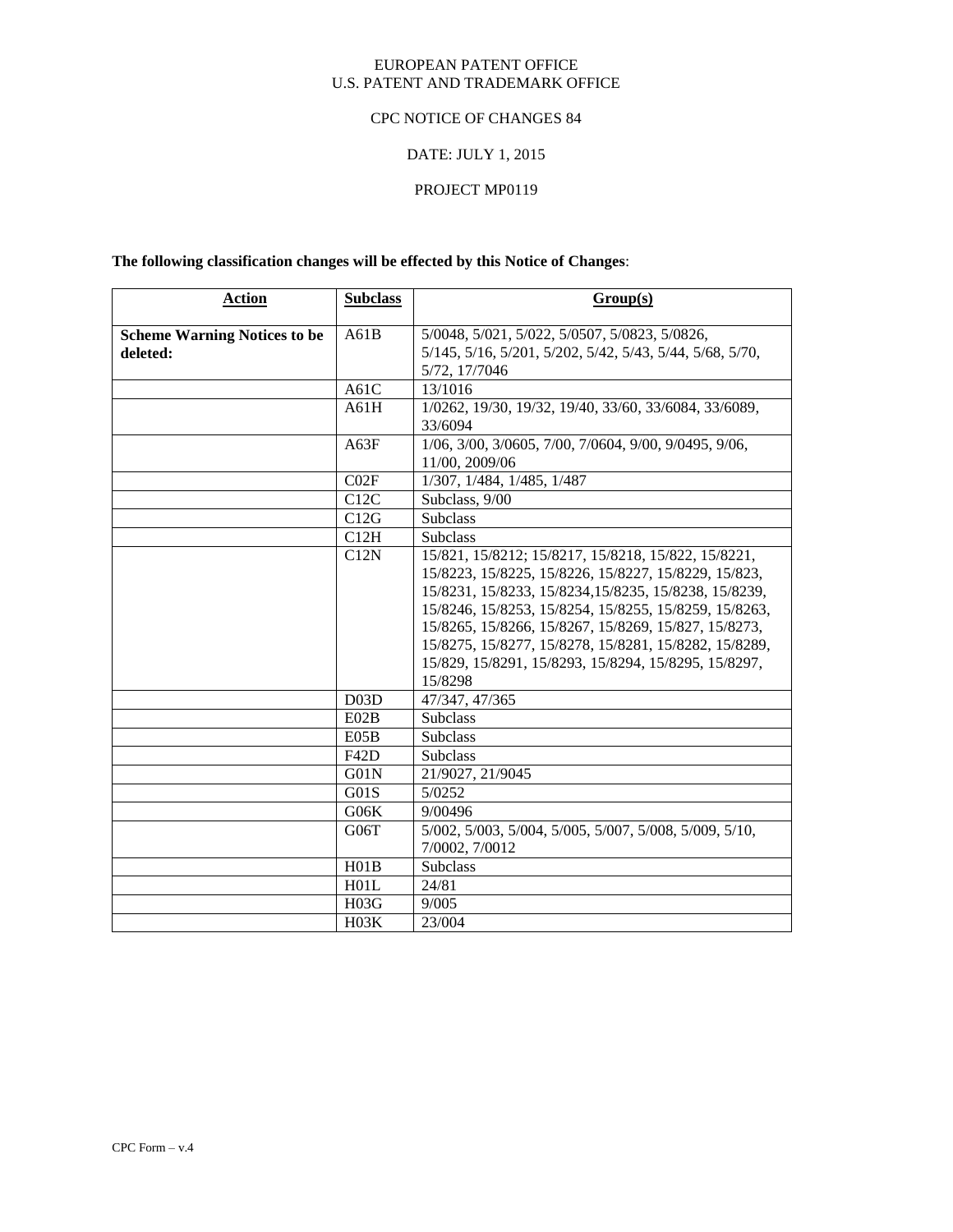#### DATE: JULY 1, 2015

#### PROJECT MP0119

## **No other subclasses/groups are impacted by this Notice of Changes.**

**This Notice of Changes includes the following** *[Check the ones included]:*

- 1. CLASSIFICATION SCHEME CHANGES A. New, Modified or Deleted Group(s)
	- $\boxtimes$  B. New, Modified or Deleted Warning Notice(s)
	- C. New, Modified or Deleted Note(s)
	- D. New, Modified or Deleted Guidance Heading(s)
- 2. DEFINITIONS (New or Modified) A. DEFINITIONS (Full definition template)
	- B. DEFINITIONS (Definitions Quick Fix)
- 3. REVISION CONCORDANCE LIST (RCL)
- 4. CHANGES TO THE CPC-TO-IPC CONCORDANCE LIST (CICL)
- 5. CROSS-REFERENCE LIST (CRL)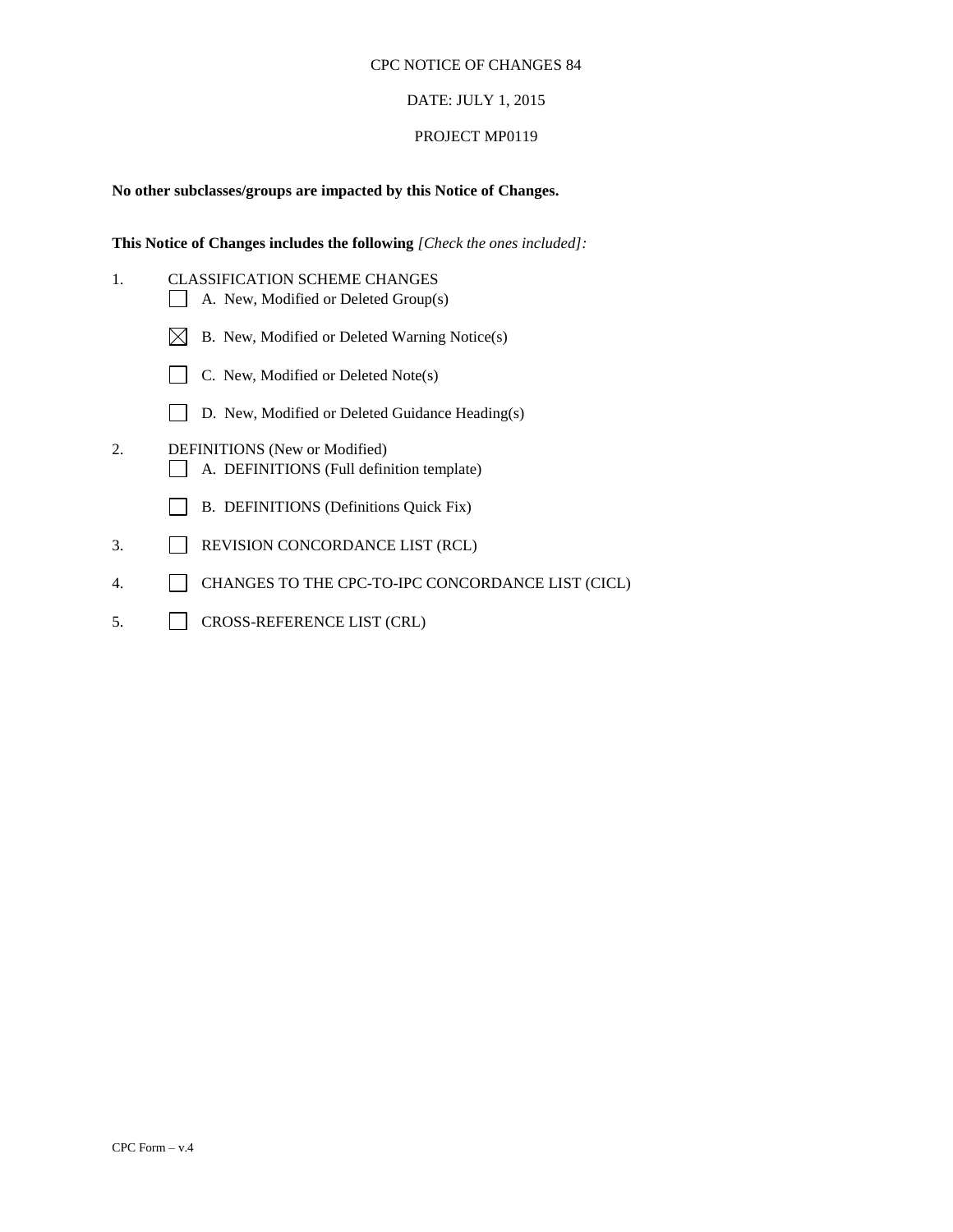# DATE: JULY 1, 2015

## PROJECT MP0119

# B. New, Modified or Deleted Warning notice(s)

# **VARIOUS SUBCLASSES**:

| Type*       | <b>Location</b> | <b>Old Warning notice</b>                                                                                                                                                                                                                                                                                          | New/Modified<br><b>Warning notice</b> |
|-------------|-----------------|--------------------------------------------------------------------------------------------------------------------------------------------------------------------------------------------------------------------------------------------------------------------------------------------------------------------|---------------------------------------|
|             |                 |                                                                                                                                                                                                                                                                                                                    |                                       |
| ${\bf D}$   | A61B5/0048      | Group A61B5/0048 and subgroups are not complete pending a<br>reorganisation, see also groups A61B5/00, A61B5/022, A61B5/11                                                                                                                                                                                         | None                                  |
| $\mathbf D$ | A61B5/021       | A61B5/02108 and subgroups are not complete pending a<br>reorganisation; see also group A61B5/021                                                                                                                                                                                                                   | None                                  |
| D           | A61B5/022       | Subgroups of A61B5/022 are not complete pending a<br>reorganisation; see also this group                                                                                                                                                                                                                           | None                                  |
| D           | A61B5/0507      | Group A61B5/0507 is not complete pending a reorganisation.                                                                                                                                                                                                                                                         | None                                  |
| D           | A61B5/0823      | Group A61B5/0823 is not complete pending a reorganisation, see<br>also group/s A61B5/08                                                                                                                                                                                                                            | None                                  |
| ${\bf D}$   | A61B5/0826      | Group A61B5/0826 is not complete pending a reorganisation, see<br>also group A61B5/08                                                                                                                                                                                                                              | None                                  |
| ${\bf D}$   | A61B5/145       | Groups A61B5/145 H, A61B5/14539 and A61B5/14546 are not<br>complete pending a reorganisation; see also groups A61B5/145                                                                                                                                                                                            | None                                  |
| ${\bf D}$   | A61B5/16        | Groups A61B5/167 and A61B5/5/16L are not complete pending a<br>reorganisation; see also group A61B5/16                                                                                                                                                                                                             | None                                  |
| ${\bf D}$   | A61B5/201       | Group A61B5/201 is not complete pending a reorganisation, see<br>also group A61B5/20                                                                                                                                                                                                                               | None                                  |
| D           | A61B5/202       | Group A61B5/202 and subgroups are not complete pending a<br>reorganisation, see also group A61B5/20                                                                                                                                                                                                                | None                                  |
| $\mathbf D$ | A61B5/42        | Group A61B5/42 and subgroups are not complete pending a<br>reorganisation, see also groups A61B5/00, A61B5/02,<br>A61B5/0488, A61B5/145.                                                                                                                                                                           | None                                  |
| ${\bf D}$   | A61B5/43        | Group A61B5/43 and subgroups are not complete pending a<br>reorganisation, see also groups A61B5/00, A61B5/02, A61B5/04<br>, A61B5/05, A61B5/053, A61B5/103, A61B5/11, A61B5/145.                                                                                                                                  | None                                  |
| ${\bf D}$   | A61B5/44        | Group A61B5/44 and subgroups are not complete pending a<br>reorganisation, see also groups A61B5/00, A61B5/05,<br>A61B5/053, A61B5/103, A61B5/145, A61B5/68: A61B5/00,<br>A61B5/01, A61B5/02, A61B5/03, A61B5/04, A61B5/05,<br>A61B5/06, A61B5/07, A61B5/08, A61B5/103, A61B5/12,<br>A61B5/145, A61B5/20, A61B5/22 | None                                  |
| ${\bf D}$   | A61B5/68        | Group A61B5/68 and subgroups are not complete pending a<br>reorganisation, see also groups A61B5/00, A61B5/01, A61B5/02<br>, A61B5/03, A61B5/04, A61B5/05, A61B5/06, A61B5/07,<br>A61B5/08, A61B5/103, A61B5/12, A61B5/145, A61B5/20,<br>A61B5/22                                                                  | None                                  |
| ${\bf D}$   | A61B5/70        | Group A61B5/70 and subgroups are not complete pending a<br>reorganisation, see also groups A61B5/00, A61B5/01, A61B5/02<br>, A61B5/03, A61B5/04, A61B5/05, A61B5/06, A61B5/07,<br>A61B5/08, A61B5/103, A61B5/12, A61B5/145, A61B5/20,<br>A61B5/22                                                                  | None                                  |
| D           | A61B5/72        | Group A61B5/72 and subgroups are not complete pending a<br>reorganisation; see also other subgroups of A61B5/00                                                                                                                                                                                                    | None                                  |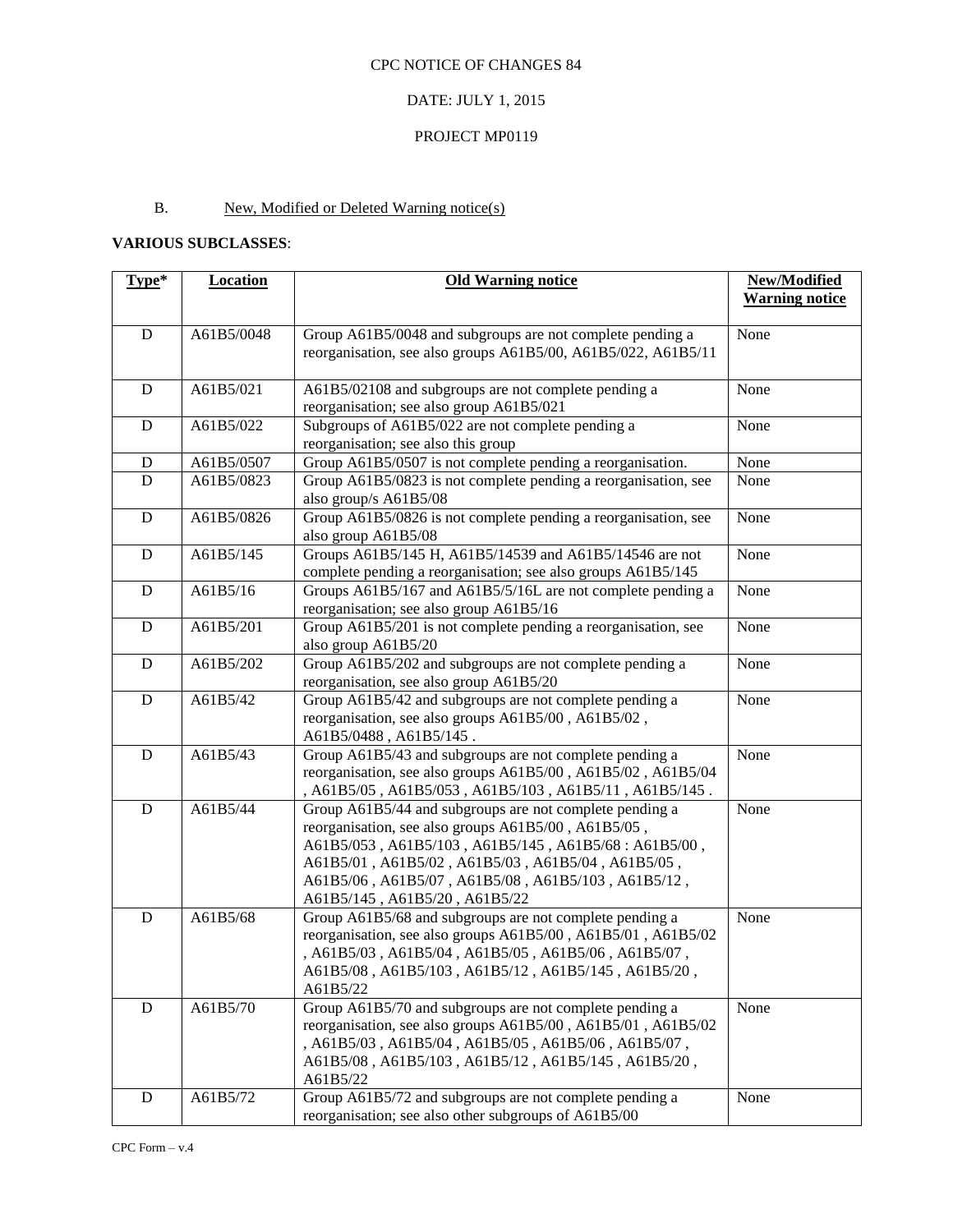# DATE: JULY 1, 2015

| Type*               | <b>Location</b> | <b>Old Warning notice</b>                                                                                                 | New/Modified          |
|---------------------|-----------------|---------------------------------------------------------------------------------------------------------------------------|-----------------------|
|                     |                 |                                                                                                                           | <b>Warning notice</b> |
| $\mathbf D$         | A61B17/7046     | incomplete see A61B 17/7001                                                                                               | None                  |
|                     |                 |                                                                                                                           |                       |
|                     |                 |                                                                                                                           |                       |
| D                   | A61C13/1016     | Not complete, see A61C 13/00, A61C 13/04                                                                                  | None                  |
|                     |                 |                                                                                                                           |                       |
|                     |                 |                                                                                                                           |                       |
| D                   | A61H1/0262      | Not complete, pending the completion of a reclassification                                                                | None                  |
| D                   | A61H19/30       | Not complete, pending the completion of a reclassification                                                                | None                  |
| $\mathbf D$         | A61H19/32       | Not complete, pending the completion of a reclassification                                                                | None                  |
| $\mathbf D$         | A61H19/40       | Not complete, pending the completion of a reclassification                                                                | None                  |
| $\mathbf D$         | A61H33/60       | Not complete, pending the completion of a reclassification                                                                | None                  |
| $\mathbf D$         | A61H33/6084     | Not complete, pending the completion of a reclassification                                                                | None                  |
| D                   | A61H33/6089     | Not complete, pending the completion of a reclassification                                                                | None                  |
| $\overline{D}$      | A61H33/6094     | Not complete, pending the completion of a reclassification                                                                | None                  |
|                     |                 |                                                                                                                           |                       |
|                     |                 |                                                                                                                           |                       |
| D                   | A63F1/06        | The following classes are not complete because of a pending<br>reorganisation: A63F1/062: see also A63F1/06 and A63F1/062 | None                  |
|                     |                 | A63F1/065: see also A63F1/06 and A63F1/065 A63F1/067: see                                                                 |                       |
|                     |                 | also A63F1/06 and A63F1/067                                                                                               |                       |
| D                   | A63F3/00        | Reorganisation pending for the following groups: A63F3/00003,                                                             | None                  |
|                     |                 | A63F3/00047, A63F3/00053, A63F3/00056, A63F3/00059,                                                                       |                       |
|                     |                 | A63F3/00173, A63F3/00261, A63F3/0052, A63F3/00529,                                                                        |                       |
|                     |                 | A63F3/00533, A63F3/0402, A63F3/0497, A63F3/0605,                                                                          |                       |
|                     |                 | A63F3/061, A63F3/0615, A63F3/062, A63F3/0635, A63F3/0655.                                                                 |                       |
|                     |                 | See also this group and its subgroups                                                                                     |                       |
| D                   | A63F3/0605      | not complete, reorganisation pending                                                                                      | None                  |
| $\mathbf D$         | A63F7/00        | Groups not complete pending reclassification: A63F7/022,                                                                  | None                  |
|                     |                 | A63F7/0656, A63F7/0616, A63F7/062, A63F7/0624,                                                                            |                       |
|                     |                 | A63F7/0632, A63F7/064, A63F7/0644, A63F7/0648,                                                                            |                       |
|                     |                 | A63F7/0656, A63F7/24, A63F7/2418, A63F7/2427, A63F7/249,                                                                  |                       |
|                     |                 | A63F7/265, A63F7/28, A63F7/30, A63F7/3055, A63F7/306,                                                                     |                       |
|                     |                 | A63F7/307, A63F7/34, A63F7/36, A63F7/382. See also this                                                                   |                       |
|                     | A63F7/0604      | group and its subgroups<br>not complete, reorganisation pending                                                           |                       |
| D<br>$\overline{D}$ | A63F9/00        | Groups incomplete pending reclassification reorganisation:                                                                | None<br>None          |
|                     |                 | A63F9/0243, A63F9/0495, A63F9/0601, A63F9/0602,                                                                           |                       |
|                     |                 | A63F9/0604, A63F9/0611, A63F9/0612, A63F9/0641,                                                                           |                       |
|                     |                 | A63F9/0666, A63F9/0669, A63F9/0807, A63F9/0834,                                                                           |                       |
|                     |                 | A63F9/0838, A63F9/0842, A63F9/0857, A63F9/0861,                                                                           |                       |
|                     |                 | A63F9/0865, A63F9/0869, A63F9/0873, A63F9/1208,                                                                           |                       |
|                     |                 | A63F9/1252, A63F9/1288. See also this group and its subgroups                                                             |                       |
| D                   | A63F9/0495      | not complete, reorganisation pending                                                                                      | None                  |
| $\mathbf D$         | A63F9/06        | Groups A63F9/0601 to A63F9/0604 are not complete pending                                                                  | None                  |
|                     |                 | reclassification; see also this groups and its other subgroups                                                            |                       |
| $\mathbf D$         | A63F11/00       | Groups not complete, pending reclassification: A63F11/0025;                                                               | None                  |
|                     |                 | A63F11/0051; A63F11/0074. See also this group]                                                                            |                       |
|                     |                 |                                                                                                                           |                       |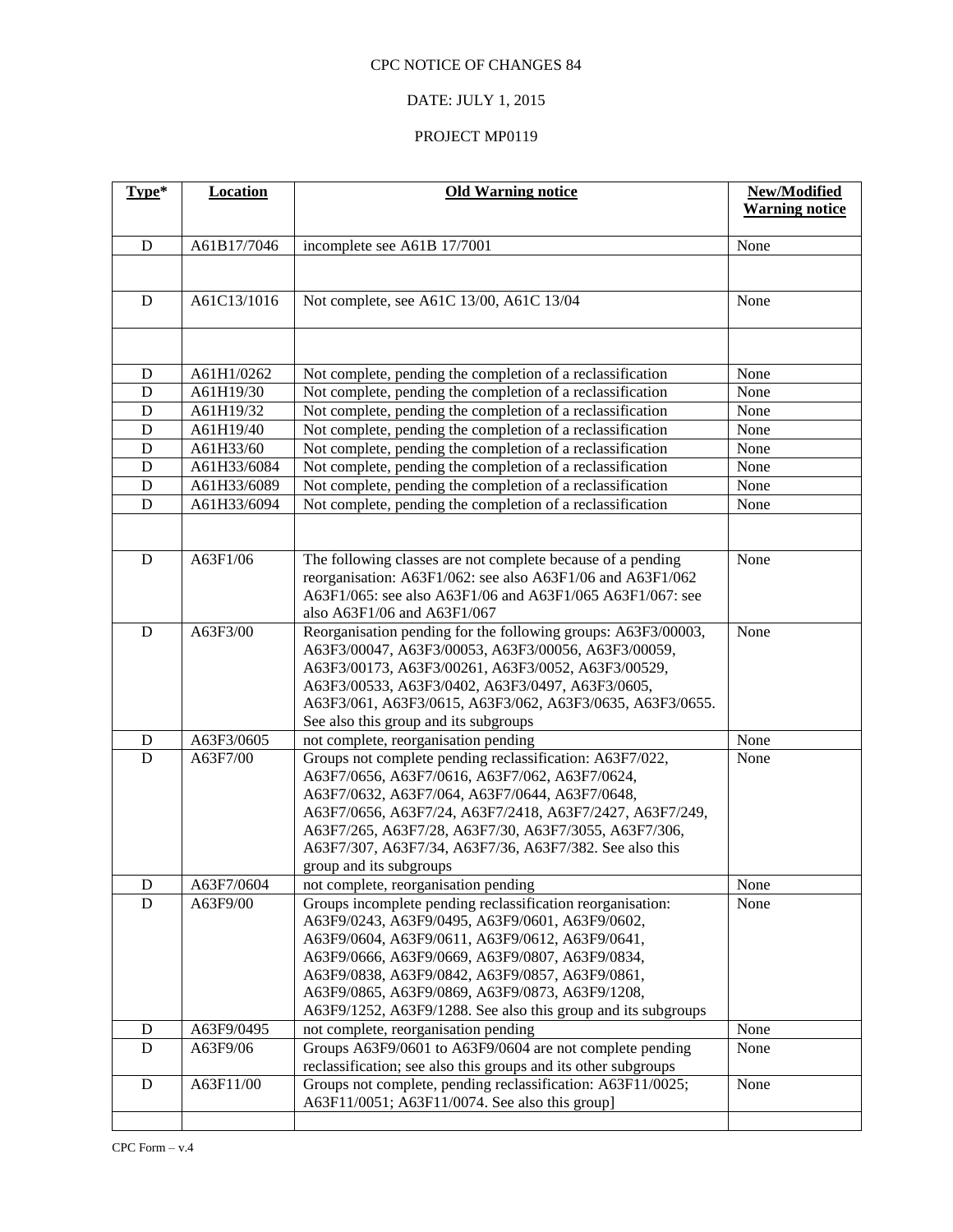## DATE: JULY 1, 2015

| Type*       | <b>Location</b>             | <b>Old Warning notice</b>                                                                                                                                                                                                                                                                                                                                                                                                                                                                                                | New/Modified          |
|-------------|-----------------------------|--------------------------------------------------------------------------------------------------------------------------------------------------------------------------------------------------------------------------------------------------------------------------------------------------------------------------------------------------------------------------------------------------------------------------------------------------------------------------------------------------------------------------|-----------------------|
|             |                             |                                                                                                                                                                                                                                                                                                                                                                                                                                                                                                                          | <b>Warning notice</b> |
| D           | C02F1/307                   | Not complete pending the completion of a reclassification, see                                                                                                                                                                                                                                                                                                                                                                                                                                                           | None                  |
|             |                             | also C02F1/30                                                                                                                                                                                                                                                                                                                                                                                                                                                                                                            |                       |
| D           | CO2F1/484                   | Not complete pending the completion of a reclassification, see                                                                                                                                                                                                                                                                                                                                                                                                                                                           | None                  |
|             |                             | also C02F1/48 and C02F1/48 C                                                                                                                                                                                                                                                                                                                                                                                                                                                                                             |                       |
| D           | C02F1/485                   | Not complete pending the completion of a reclassification, see<br>also C02F1/48                                                                                                                                                                                                                                                                                                                                                                                                                                          | None                  |
| D           | C02F1/487                   | Not complete pending the completion of a reclassification, see<br>also C02F1/48                                                                                                                                                                                                                                                                                                                                                                                                                                          | None                  |
|             |                             |                                                                                                                                                                                                                                                                                                                                                                                                                                                                                                                          |                       |
| D           | C12C/Subclass               | Some of the groups C12C3/00 to C12C7/28 might be incomplete.<br>See Warning after C12C9/00.                                                                                                                                                                                                                                                                                                                                                                                                                              | None                  |
| $\mathbf D$ | C12C9/00                    | From 1st August 2003 onwards, the IPC5-based groups C12C9/00<br>to C12C9/025 are no longer used for classification of new<br>documents. Patent documents classified in these groups are being<br>continuously reclassified to the corresponding groups C12C3/00<br>to C12C7/00                                                                                                                                                                                                                                           | None                  |
|             |                             |                                                                                                                                                                                                                                                                                                                                                                                                                                                                                                                          |                       |
| D           | $\overline{C}$ 12G/Subclass | The following IPC groups are not used in the CPC system. Subject<br>matter covered by these groups is classified in the following CPC<br>groups: C12G1/022 covered by C12G1/0203 C12G1/024 " "<br>C12G1/0209 C12G1/026 " " C12G1/02 C12G1/028 " "<br>C12G1/0213 C12G1/032 " " C12G1/0216 C12G1/036 " "<br>C12G1/0206 C12G1/067 " " C12G1/06 C12G1/073 " " C12G1/06,<br>C12G1/064 C12G1/09 " " C12G1/08 C12G1/10 " " C12G1/0203,<br>C12H1/10, C12G1/18 C12G1/12 " " C12H C12G3/07 " "<br>C12G3/065 C12G3/14 " " C12G3/105 | None                  |
|             |                             |                                                                                                                                                                                                                                                                                                                                                                                                                                                                                                                          |                       |
| D           | C12H/Subclass               | The following IPC groups are not used in the CPC scheme.<br>Subject matter covered by these groups is classified in the<br>following CPC groups: C12H1/044 covered by C12H1/0408<br>C12H1/048 " " C12H1/0408 C12H1/052 " " C12H1/0416<br>C12H1/056 " " C12H1/0424 C12H1/065 " " C12H1/061<br>C12H1/07 " " C12H1/063 C12H1/075 " " C12H1/063 C12H1/15 "<br>" C12H1/003 C12H3/00 " " C12G3/08 C12H3/02 " " C12G3/12<br>C12H3/04 " " C12G3/085                                                                              | None                  |
|             |                             |                                                                                                                                                                                                                                                                                                                                                                                                                                                                                                                          |                       |
| D           | C12N 15/821                 | Incomplete, see also C12N 15/8209                                                                                                                                                                                                                                                                                                                                                                                                                                                                                        | None                  |
| D           | C12N 15/8212                | Incomplete, see also C12N 15/8209                                                                                                                                                                                                                                                                                                                                                                                                                                                                                        | None                  |
| D           | C <sub>12</sub> N 15/8217   | Incomplete, see also C12N 15/8216                                                                                                                                                                                                                                                                                                                                                                                                                                                                                        | None                  |
| D           | C12N 15/8218                | Incomplete, see also C12N 15/8216                                                                                                                                                                                                                                                                                                                                                                                                                                                                                        | None                  |
| D           | C12N 15/822                 | Incomplete, see also C12N 15/8216                                                                                                                                                                                                                                                                                                                                                                                                                                                                                        | None                  |
| $\mathbf D$ | C12N 15/8221                | Incomplete, see also C12N 15/8217                                                                                                                                                                                                                                                                                                                                                                                                                                                                                        | None                  |
| D           | C12N 15/8223                | Incomplete, see also C12N 15/8222                                                                                                                                                                                                                                                                                                                                                                                                                                                                                        | None                  |
| ${\bf D}$   | C12N 15/8225                | Incomplete, see also C12N 15/8222                                                                                                                                                                                                                                                                                                                                                                                                                                                                                        | None                  |
| ${\bf D}$   | C12N 15/8226                | Incomplete, see also C12N 15/8222                                                                                                                                                                                                                                                                                                                                                                                                                                                                                        | None                  |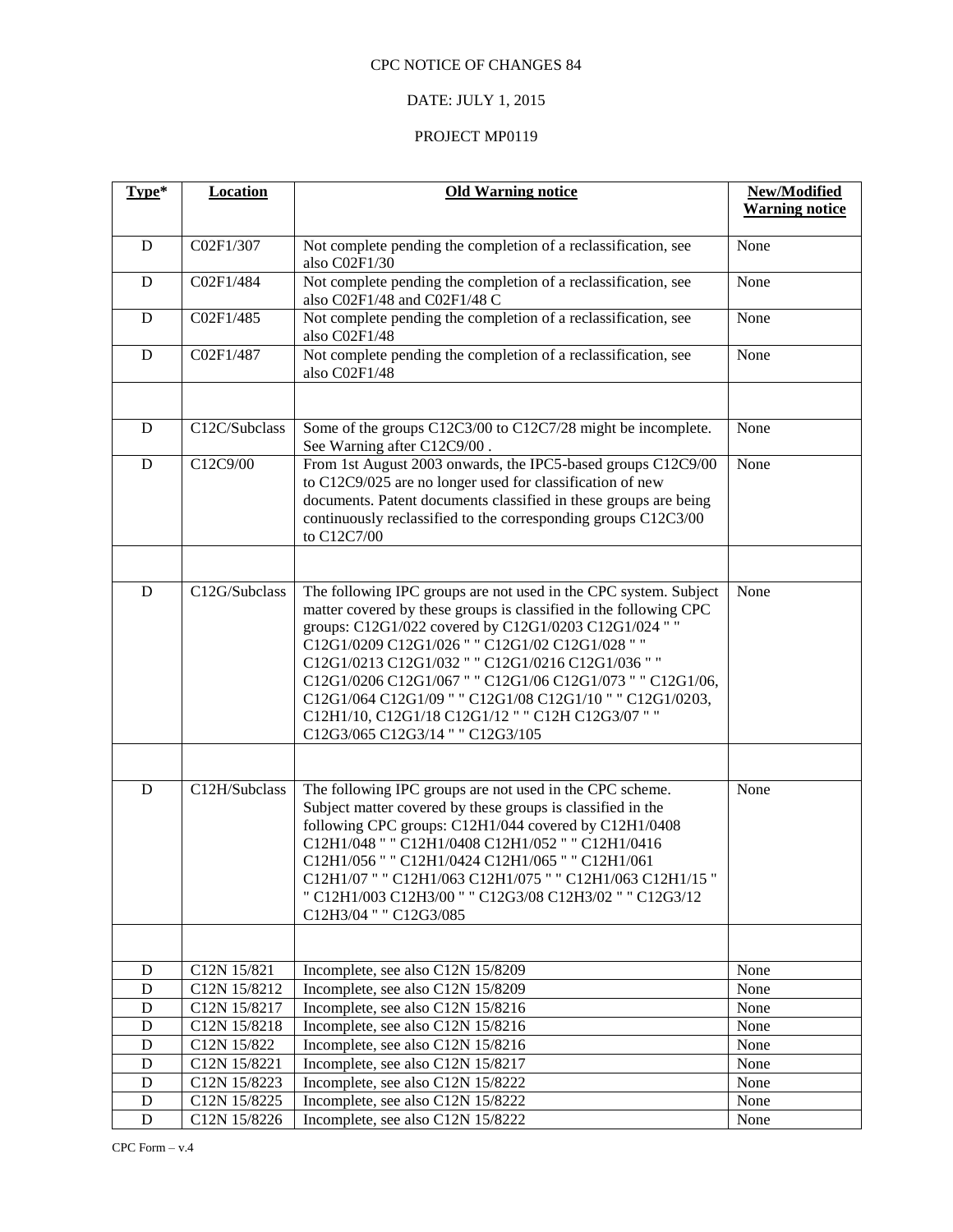## DATE: JULY 1, 2015

| Type*                       | <b>Location</b> | <b>Old Warning notice</b>                                      | New/Modified          |
|-----------------------------|-----------------|----------------------------------------------------------------|-----------------------|
|                             |                 |                                                                | <b>Warning notice</b> |
| D                           | C12N 15/8227    | Incomplete, see also C12N 15/8222                              | None                  |
| $\mathbf D$                 | C12N 15/8229    | Incomplete, see also C12N 15/8222                              | None                  |
| $\mathbf D$                 | C12N 15/823     | Incomplete, see also C12N 15/8222                              | None                  |
| $\mathbf D$                 | C12N 15/8231    | Incomplete, see also C12N 15/8222                              | None                  |
| $\mathbf D$                 | C12N 15/8233    |                                                                | None                  |
| $\mathbf D$                 |                 | Incomplete, see also C12N 15/8222                              |                       |
| D                           | C12N 15/8234    | Incomplete, see also C12N 15/8222                              | None<br>None          |
| $\mathbf D$                 | C12N 15/8235    | Incomplete, see also C12N 15/8222                              | None                  |
| $\mathbf D$                 | C12N 15/8238    | Incomplete, see also C12N 15/8237                              |                       |
|                             | C12N 15/8239    | Incomplete, see also C12N 15/8237                              | None                  |
| ${\bf D}$                   | C12N 15/8246    | Incomplete, see also C12N 15/8245                              | None                  |
| ${\bf D}$<br>$\overline{D}$ | C12N 15/8253    | Incomplete, see also C12N 15/8251                              | None                  |
|                             | C12N 15/8254    | Incomplete, see also C12N 15/8251                              | None                  |
| $\mathbf D$                 | C12N 15/8255    | Incomplete, see also C12N 15/8243                              | None                  |
| $\mathbf D$                 | C12N 15/8259    | Incomplete, see also C12N 15/8242                              | None                  |
| $\mathbf D$                 | C12N 15/8263    | Incomplete, see also C12N 15/8261                              | None                  |
| $\overline{D}$              | C12N 15/8265    | Incomplete, see also C12N 15/8261                              | None                  |
| $\mathbf D$                 | C12N 15/8266    | Incomplete, see also C12N 15/8261                              | None                  |
| D                           | C12N 15/8267    | Incomplete, see also C12N 15/8261                              | None                  |
| $\mathbf D$                 | C12N 15/8269    | Incomplete, see also C12N 15/8261                              | None                  |
| $\mathbf D$                 | C12N 15/827     | Incomplete, see also C12N 15/8261                              | None                  |
| $\mathbf D$                 | C12N 15/8273    | Incomplete, see also C12N 15/8271                              | None                  |
| D                           | C12N 15/8275    | Incomplete, see also C12N 15/8274                              | None                  |
| $\overline{D}$              | C12N 15/8277    | Incomplete, see also C12N 15/8274                              | None                  |
| $\mathbf D$                 | C12N 15/8278    | Incomplete, see also C12N 15/8274                              | None                  |
| $\mathbf D$                 | C12N 15/8281    | Incomplete, see also C12N 15/8279                              | None                  |
| $\mathbf D$                 | C12N 15/8282    | Incomplete, see also C12N 15/8279                              | None                  |
| $\overline{D}$              | C12N 15/8289    | Incomplete, see also C12N 15/8287                              | None                  |
| $\mathbf D$                 | C12N 15/829     | Incomplete, see also C12N 15/8287                              | None                  |
| $\mathbf D$                 | C12N 15/8291    | Incomplete, see also C12N 15/8261                              | None                  |
| $\mathbf D$                 | C12N 15/8293    | Incomplete, see also C12N 15/8261                              | None                  |
| $\overline{D}$              | C12N 15/8294    | Incomplete, see also C12N 15/8261                              | None                  |
| D                           | C12N 15/8295    | Incomplete, see also C12N 15/8261                              | None                  |
| $\mathbf D$                 | C12N 15/8297    | Incomplete, see also C12N 15/8261                              | None                  |
| $\overline{D}$              | C12N 15/8298    | Incomplete, see also C12N 15/8261                              | None                  |
|                             |                 |                                                                |                       |
| D                           | D03D47/347      | Warnings                                                       | None                  |
|                             |                 | Not complete pending the completion of a reclassification, see |                       |
|                             |                 | also group D03D47/34                                           |                       |
| ${\bf D}$                   | D03D47/365      | Warnings                                                       | None                  |
|                             |                 | Not complete pending the completion of a reclassification, see |                       |
|                             |                 | also group D03D47/364                                          |                       |
|                             |                 |                                                                |                       |
|                             |                 |                                                                |                       |
| D                           | E02B/Subclass   | Warnings                                                       | None                  |
|                             |                 | $[C12.08]$                                                     |                       |
|                             |                 | The following IPC groups are not used in the CPC scheme.       |                       |
|                             |                 | Subject matter covered by these groups is classified in the    |                       |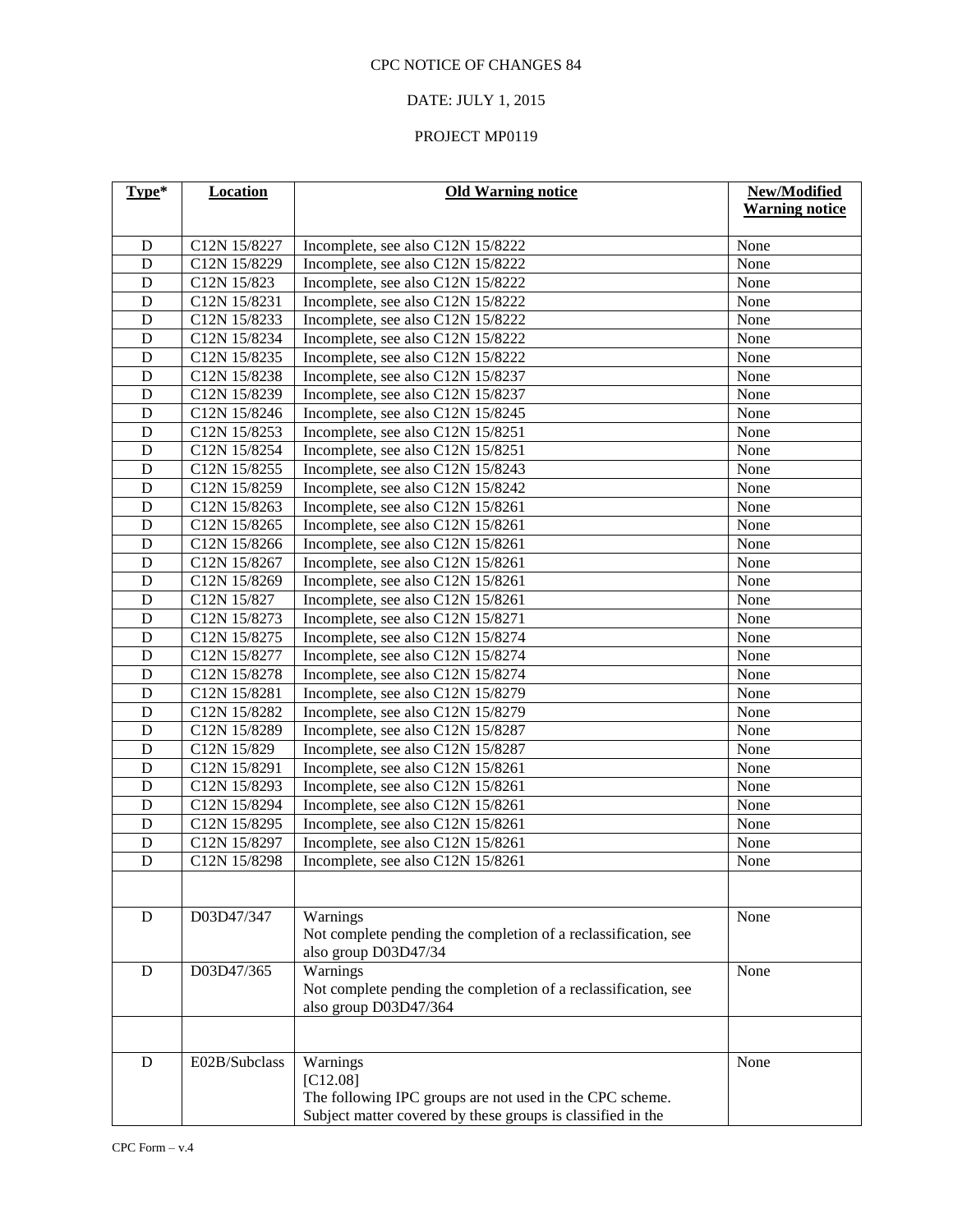# DATE: JULY 1, 2015

| Type*       | <b>Location</b> | <b>Old Warning notice</b>                                                             | New/Modified          |
|-------------|-----------------|---------------------------------------------------------------------------------------|-----------------------|
|             |                 |                                                                                       | <b>Warning notice</b> |
|             |                 | following CPC groups:                                                                 |                       |
|             |                 | E02B15/06 covered by<br>E02B15/04B2                                                   |                       |
|             |                 | covered by<br>E02B15/08<br>E02B15/04B                                                 |                       |
|             |                 | E02B15/10<br>covered by<br>E02B15/04C to E02B15/04G                                   |                       |
|             |                 |                                                                                       |                       |
| D           | E05B/Subclass   | Groups E05B77/00 to E05B85/28 do not correspond to former or                          | None                  |
|             |                 | current IPC groups. Concordance CPC : IPC for these groups is as                      |                       |
|             |                 | follows: - E05B77/00 to E05B85/28 : E05B65/12                                         |                       |
|             |                 |                                                                                       |                       |
| D           | F42D/Subclass   | Warnings                                                                              | None                  |
|             |                 | The following IPC groups are not used in the CPC scheme.                              |                       |
|             |                 | Subject matter covered by these groups is classified in the                           |                       |
|             |                 | following CPC groups: F42D7/00 covered by F42D1/00,                                   |                       |
|             |                 | F42D3/00                                                                              |                       |
|             |                 |                                                                                       |                       |
| D           | G01N21/9027     | Warnings                                                                              | None                  |
|             |                 | Not complete, see also G01N21/90, G01N21/90 B, G01N21/90 C                            |                       |
| D           | G01N21/9045     | Warnings                                                                              | None                  |
|             |                 | Not complete, see also G01N21/90, G01N21/90 B, G01N21/90 C                            |                       |
|             |                 |                                                                                       |                       |
| D           | G01S5/0252      | Warnings                                                                              | None                  |
|             |                 | This group is incomplete; see provisionally also group G01S5/02                       |                       |
|             |                 |                                                                                       |                       |
|             |                 |                                                                                       |                       |
| D           | G06T5/002       | Not complete pending reclassification; see also group G06T5/00                        | None                  |
| D           | G06T5/003       | D<br>Not complete pending reclassification; see also group G06T5/00                   | None                  |
|             |                 | D                                                                                     |                       |
| D           | G06T5/004       | Not complete pending reclassification; see also group G06T5/00                        | None                  |
|             |                 | D                                                                                     |                       |
| D           | G06T5/005       | Not complete pending reclassification; see also group G06T5/00                        | None                  |
|             |                 | D                                                                                     |                       |
| D           | G06T5/007       | Not complete pending reclassification; see also groups G06T                           | None                  |
|             |                 | 5/001 and G06T 5/40<br>Not complete pending reclassification; see also group G06T5/00 |                       |
| $\mathbf D$ | G06T5/008       | D                                                                                     | None                  |
| D           | G06T5/009       | Not complete pending reclassification; see also group G06T5/40                        | None                  |
| D           | G06T5/10        | Not complete pending reclassification; see also group G06T 5/001                      | None                  |
| D           | G06T7/0002      | This group is being reorganised in the 5 following sub-groups                         | None                  |
| $\mathbf D$ | G06T7/0012      | Groups G06T/00B2R and G06T7/0016 are not complete pending                             | None                  |
|             |                 | reclassification. See also this group                                                 |                       |
|             |                 |                                                                                       |                       |
| ${\bf D}$   | H01B/Subclass   | Warnings                                                                              | None                  |
|             |                 | The following IPC groups are not used in the CPC scheme.                              |                       |